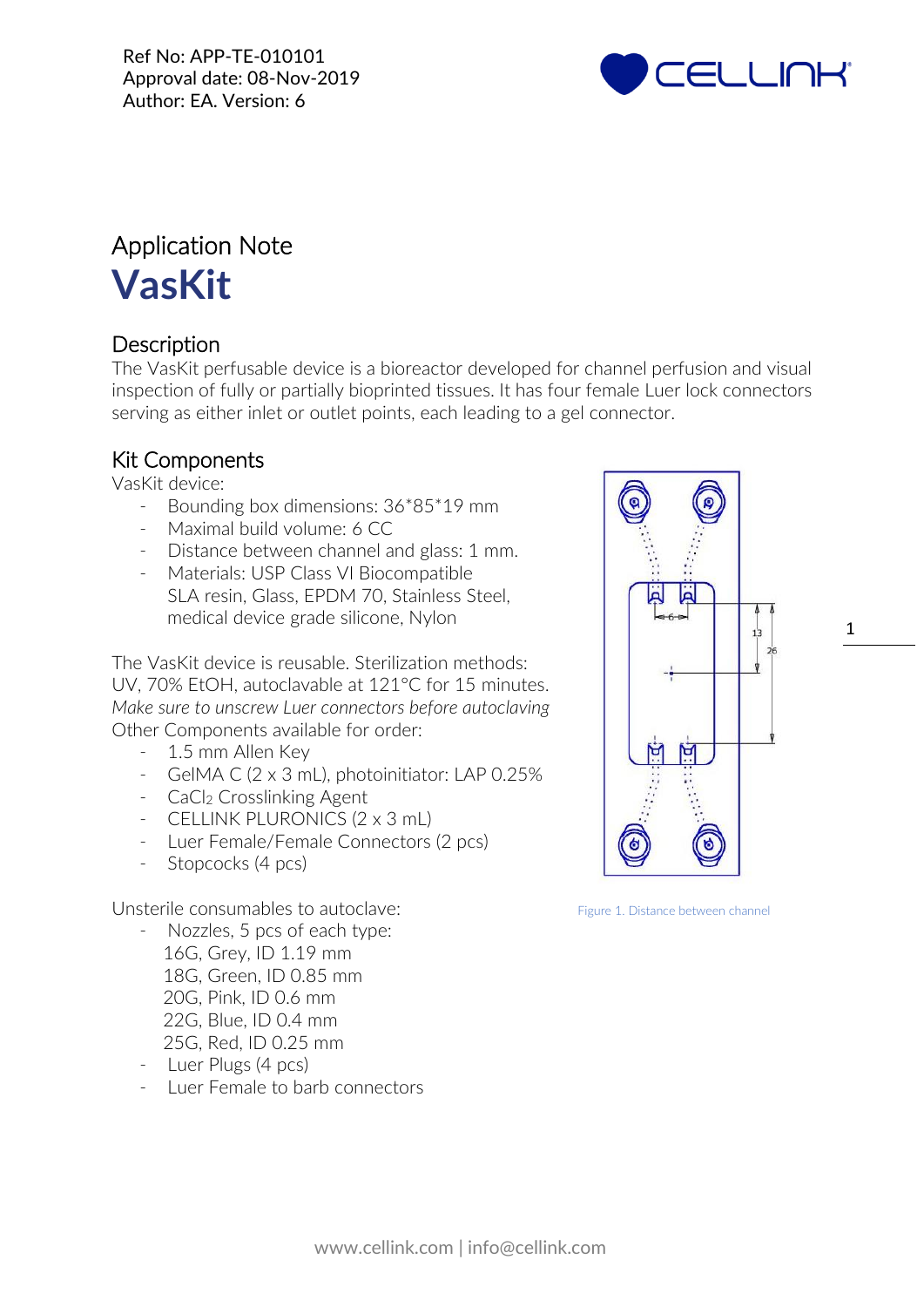

## **Storage**

All bioink components should be stored at 4-8°C. Protect the bioink from light and avoid temperature fluctuations. The shelf life of GelMA C is 4 months. The shelf life of CELLINK PLURONICS is 12 months. The valid expiration date is always stated on the package. Ensure the cartridges are capped prior to storage to prevent drying. Do not freeze GelMA C and CELLINK PLURONICS, it can adversely affect its printability.

### Bioprinting Vascular Channels

To print channels, an aqueous sacrificial ink composed of Pluronic F127 can be used. CELLINK PLURONICS can be easily printed at room temperature, then liquefied below 4°C and removed by suction.

For the infill material, we recommend GelMA C, a material composed partly of gelatin methacryloyl (GelMA), which is a gelatin-derived semi-synthetic hydrogel. This component retains important biological properties based on integrin-binding sequences and metalloprotease digestion sites, which are necessary for cellular adhesion, growth and proliferation. The modification with methacryloyl side groups makes it possible for the GelMA molecule to undergo rapid crosslinking when subjected to UV light in the presence of a photoinitiator (0.25 % LAP for 405 nm or 365 nm UV light), resulting in new covalent bonds that make the gel stiff enough for incubation. To retain the gel shape during incubation and perfusion, the infill material has been supplemented with nanocellulose and alginate. These ingredients are biocompatible and contributes with printability and the option of crosslinking using CaCl<sub>2</sub> containing Crosslinking Agent. The resulting material, GelMA C is printable at room temperature, as well as castable at 37°C, it forms a stiff and relatively shape stable gel.

#### Suggested bioprinting methods

When using a 3D bioprinter, it can be a challenge to precisely layer a CELLINK PLURONICS filament on top of a hydrogel. The CELLINK PLURONICS display a slippery behavior that would sometimes result in failure in achieving the desired geometry. It is therefore extra important that the casted bottom layer is as flat as possible and to position the nozzle at correct height.

#### *Printing CELLINK PLURONICS on GelMA C*

A way of printing channels embedded in GelMA C is to cast a thin gel layer (at least 500 µL) of incubator warmed GelMA C on the bottom of the flow device and knock it gently against the desk to generate a flat surface. Let the gel cool for a short while to gel. Then print a CELLINK PLURONICS channel between two inlets/outlets. Cast another layer of warm GelMA C in order to cover the CELLINK PLURONICS. UV crosslink and evacuate the PLURONICS by gently flushing with chilled water. Gravity is often enough to pull cold liquefied out when tilting the device. Make sure not to use excessive forces.